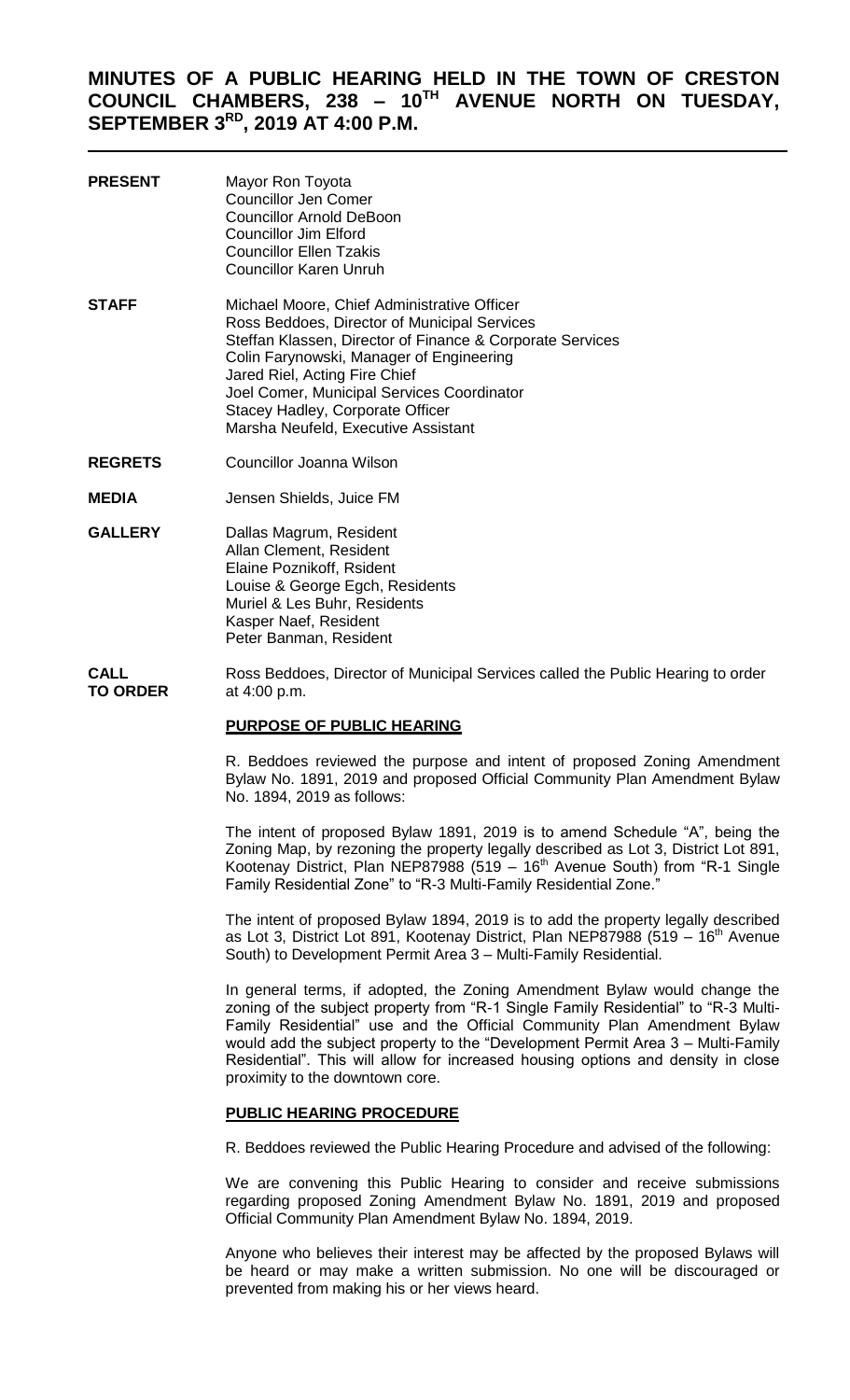Council members may ask questions of you following your presentation but our function tonight is to listen to the views of the public, not to debate the proposed Bylaws.

After the Public Hearing has concluded, Council may, without further notice, give whatever effect Council believes proper to the representations.

Council has received documents which are available for your review. Please refer to the Public Hearing Binder to review these documents. Written submissions received during the course of these proceedings will be read aloud by staff and subsequently will be added to the Public Hearing Binder.

Your only opportunity to comment on the proposed Bylaws is during the Public Hearing. We are not permitted to receive further submissions once we have closed the Public Hearing.

To maintain order and to ensure that everyone has an opportunity to be heard, here are our rules of procedure:

- a) Please begin your remarks by stating your name and address. If you are speaking on behalf of some other person or organization, please identify the name of that person or organization.
- b) Please limit your remarks to 5 minutes and to the subject of the proposed Bylaws. Please be respectful to others.
- c) After everyone has spoken once, you will have an opportunity to speak subsequent times to provide additional information, if you wish and subject to the discretion of the Chair.
- d) If you have any concerns about the rules of the Hearing, please address your comments to me, as the Chair.

# **STAFF REPORT**

R. Beddoes provided information with respect to staff reports and written submissions, as follows:

- a) The Statutory Notice of Public Hearing was published in the Creston Valley Advance on August 22 and 29, 2019.
- b) A Staff report was provided to Council for consideration prior to first and second readings of the proposed Bylaws on August 13, 2019.
	- To view the report to Council, please see the Public Hearing binder.
- c) Written, verbal submissions have been received by Staff up to 4:00 pm today.
	- A written report from the Applicant's Informal Information Meeting, held on August 28, 2019, with persons who deem their interest to have been affected by this Application, has been submitted.
	- To view the submissions received to date, please see the Public Hearing binder.

# **PUBLIC COMMENTS**

There were no questions or comments from the gallery with respect to this application.

## **STAFF COMMENTS**

There were no questions or comments from Staff with respect to this application.

## **COUNCIL COMMENTS**

There were no questions or comments from Council with respect to this application.